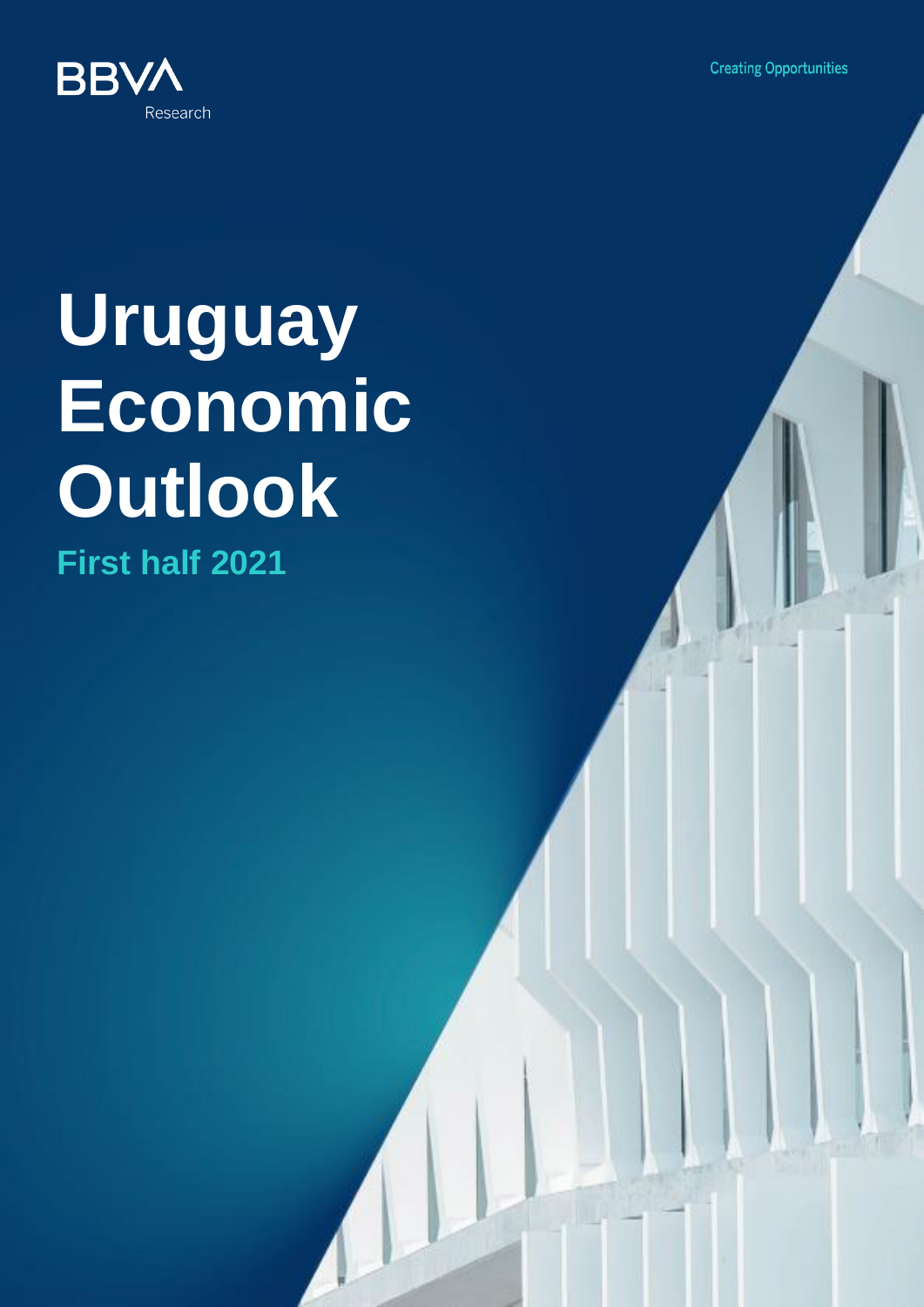

## Uruguay Economic Outlook. First half 2021

#### **We adjusted Uruguay's growth downwards as uncertainty around COVID-19 remains at a very high level**

Despite the persistent high levels of global uncertainty about the pandemic evolution, with only a few countries rolling out vaccines quickly, the global economic rebound has been stronger than expected. Following a decline of 3.3% in 2020, **world GDP is expected to grow 5.9% this year**, mainly driven by China (+7.5%) and the USA (+6.2%). High global liquidity is keeping commodity prices high, and we believe that they will remain at current levels until US monetary stimulus begins to be withdrawn, which is expected to be no earlier than 2022.

**Uruguay's economic activity** fell 5.9% in 2020, ending a streak of 17 consecutive years of growth. Given the lower statistical carry-over resulting from the slowdown in the last quarter of 2020 and the continuation of the health crisis, we have adjusted our growth forecast to 2.7% **(down from 4%)**. Meanwhile, the trajectory in our baseline scenario has been confirmed by certain mixed signals from the partial indicators relating to activity in 1Q21. Growth will be driven by investment (11.7%), bolstered by the UPM2 project and the Central Railroad, and a moderate increase in consumption (+1.6%). With the health crisis under control, we expect a greater activity growth in 2022, 3.5%.

The **labor market** continues to be severely hit by the pandemic, and while increases in the employment-topopulation ratio and employment rate have been observed, the scale of these improvements is not enough to positively impact the unemployment rate, which we estimate will sit around 10% by the end of 2021.

The exacerbation of the health crisis led to an increase in the estimated expenditure needed to compensate for the impact of COVID, which rose from USD 540 million to USD 900 million. Regarding the revenue, improvements will be moderate due to the fact that a large proportion of tax revenue is linked to activities that will be less dynamic than previously expected in 2021. Thus, **there will be an annual deficit of 5.4% of GDP in the fiscal balance** (- 5.7% of GDP excl. over-50s). In 2022, without pandemic-related spending, we assume that fiscal consolidation will resume and that the deficit will be brought to 3% of GDP.

The pandemic has also left a scar in the monetary sector. The Central Bank will maintain the expansionary trend in its monetary policy until at least 3Q21. The market has noticed the pragmatism and commitment of the monetary authority in its fight against inflation. Consequently, despite the accommodative stance of the BCU (*Banco Central del Uruguay* — Central Bank of Uruguay), inflation expectations and CPI records indicate a sharp slowdown in the next 24 months. The delicate situation in the labor market, the wage agreement for this year and the weakness of the dollar have lifted the pressure on prices, which will lead to **inflation of 7.2% in 2021**. The slowdown in 2022 will be less pronounced due to improved economic activity and inflation will hit 6.8%.

The Uruguayan peso was not immune to international market movements. The exchange rate was testament to the strengthening of the US dollar in March, when markets anticipated that the Fed would move ahead with rate increases given the signs of recovery shown by the US economy. The exchange rate subsequently re-stabilized and was at its least volatile level since the beginning of 2020, when compared to currencies of other economies in the region or of a similar commercial profile. Given the BCU's stance and the expected weakness of the dollar, we expect **the exchange rate to reach 46 UYU/USD by Dec-21**.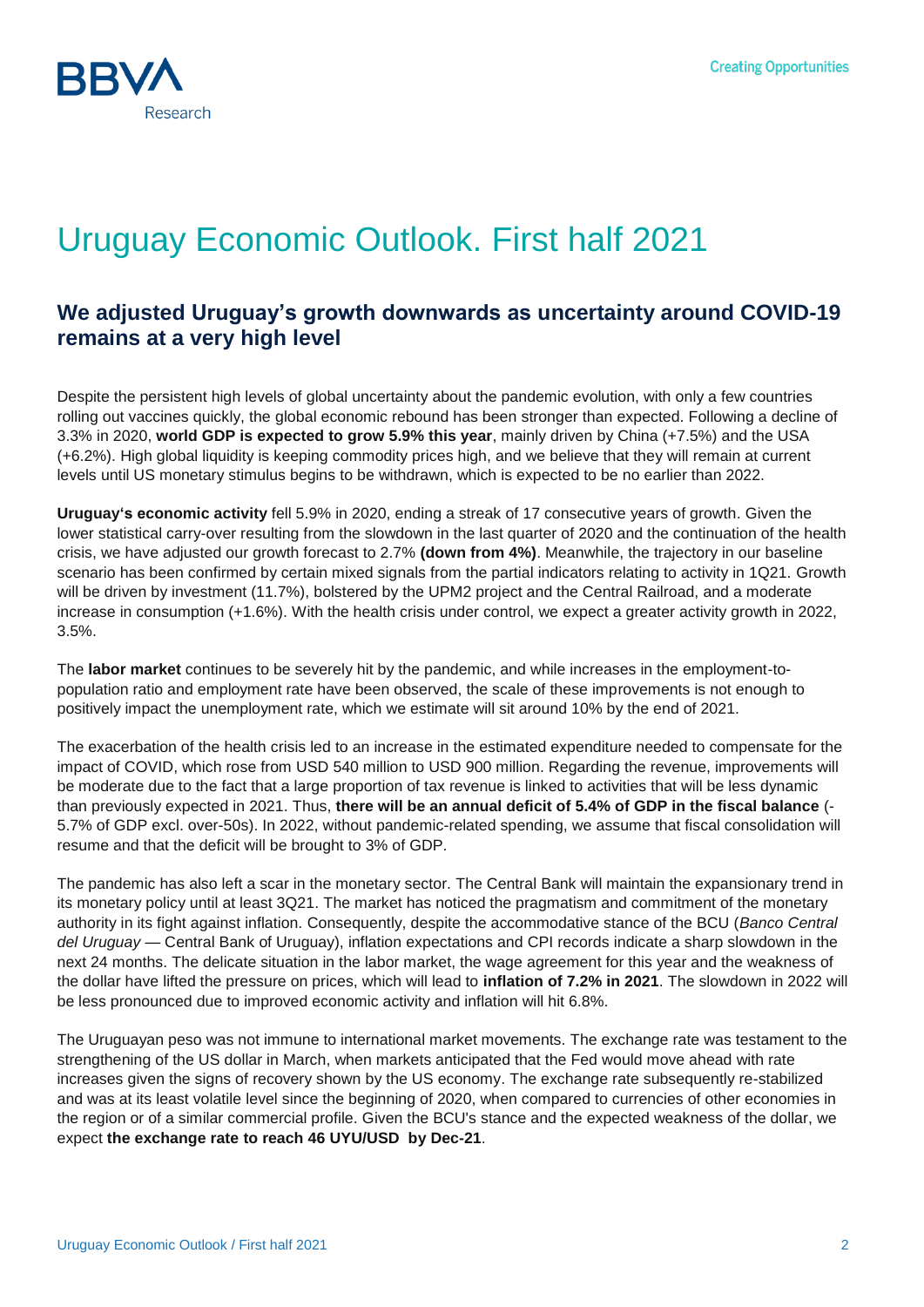

The improvement in the exchange rate and commodity prices, which will remain high for the rest of the year, will boost exports while imports will be increased by the purchases needed to complete ongoing investment projects. It is worth noting the poor performance we expect from the Tourism sector as a result of health restrictions. **We estimate a current account deficit of 2.3% of GDP in 2021** (following a 0.5% deficit in 2020). This deficit may be halved in 2022 once imports for projects begin to ease and exports are able to grow due to an increased external demand.

Regarding the environment, Uruguay continues to reduce its CO2 emissions faster than most of its neighbors and is one of the countries with lower per capita emissions in South America. We believe that a sustainability agenda that attracts investments in areas such as clean transport, agriculture and sustainable construction will further boost the very good performance seen in recent years.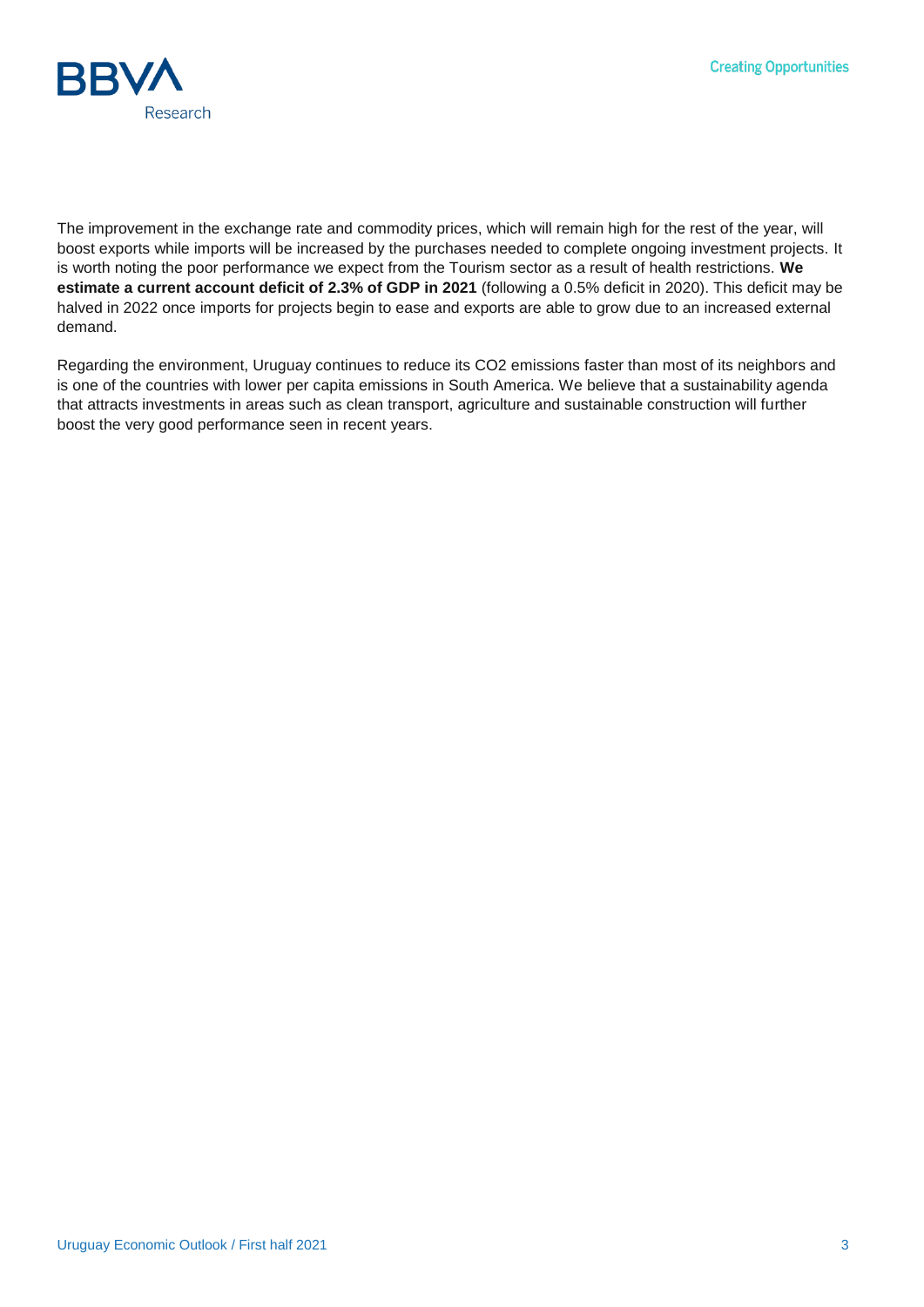

#### **DISCLAIMER**

This document has been prepared by BBVA Research Department. It is provided for information purposes only and expresses data, opinions or estimations regarding the date of issue of the report, prepared by BBVA or obtained from or based on sources we consider to be reliable, and have not been independently verified by BBVA. Therefore, BBVA offers no warranty, either express or implicit, regarding its accuracy, integrity or correctness.

Any estimations this document may contain have been undertaken according to generally accepted methodologies and should be considered as forecasts or projections. Results obtained in the past, either positive or negative, are no guarantee of future performance.

This document and its contents are subject to changes without prior notice depending on variables such as the economic context or market fluctuations. BBVA is not responsible for updating these contents or for giving notice of such changes.

BBVA accepts no liability for any loss, direct or indirect, that may result from the use of this document or its contents.

This document and its contents do not constitute an offer, invitation or solicitation to purchase, divest or enter into any interest in financial assets or instruments. Neither shall this document nor its contents form the basis of any contract, commitment or decision of any kind.

With regard to investment in financial assets related to economic variables this document may cover, readers should be aware that under no circumstances should they base their investment decisions on the information contained in this document. Those persons or entities offering investment products to these potential investors are legally required to provide the information needed for them to take an appropriate investment decision.

The content of this document is protected by intellectual property laws. Reproduction, transformation, distribution, public communication, making available, extraction, reuse, forwarding or use of any nature by any means or process is prohibited, except in cases where it is legally permitted or expressly authorized by BBVA.